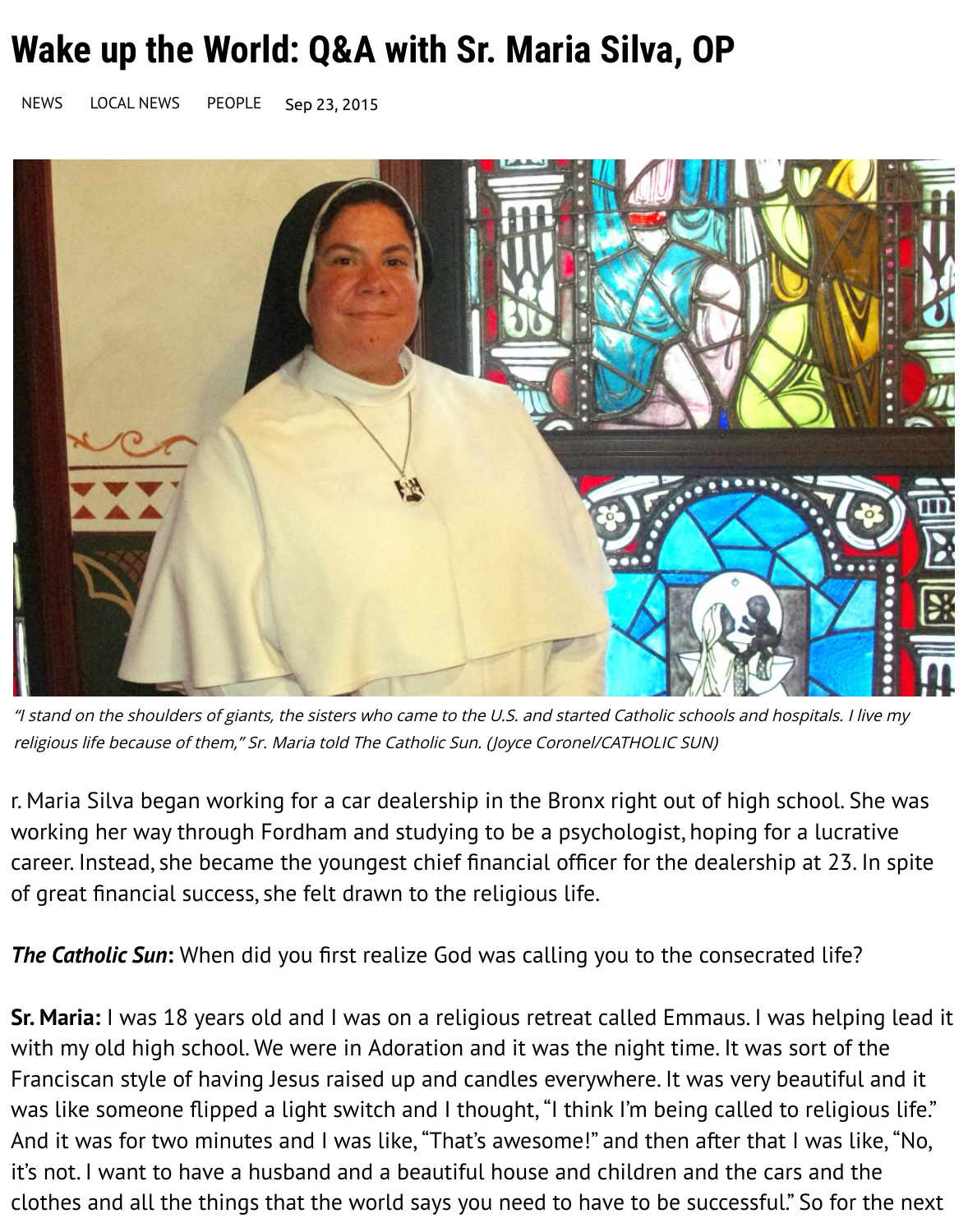Mary, Mother of the Eucharist?

**Sr. Maria:** I was sitting in the walk-in closet and I said, "OK Lord, if we're going to get married we need to go house shopping." … I visited [the Mother House in] Ann Arbor. In the chapel, I knelt down and I said, "Lord, I just want to become a saint. Tell me where you want to do this for me." He said, "I can do this here." I thought I was projecting, so I said, "Tell me where you want me." And again in my heart, He said, "It's here with my grace you can become a saint." The world tells you your selfworth is equal to your net worth. Money can be very good provided it's ordered right — provided God comes first. There was always this longing of "I want more." I

*When she first heard God 18 Final vows: July 29, 2015*

thought it was something I could buy or wear or drive in. One day I had just finished my bedroom  $-1$  had just installed my home theater  $-1$  sat down on my couch and could give this all up tomorrow and it wouldn't make a hill of beans." It was a little j things I had, the beautiful view  $-$  it meant very little in the scheme of things. I want community that would show the world I am decidedly Marian; I wanted a communit eucharistic ... and that had a deep love of study ... and that was traditional with the

*Sun***:** What story about your vocation stands out?

**Sr. Maria:** Being on Oprah. It was beautiful and I think St. Dominic would have been walked into the living rooms of people that would have never opened the door to u five years and I still have people coming up to me saying, 'Don't I know you?' It's going again Oct. 17.

*Community charisms:* Teaching *evangelization*

**[Community founding:](https://www.sistersofmary.org/)** 1

**Current role:** Sixth and *grade teacher at St. Tho Apostle School*